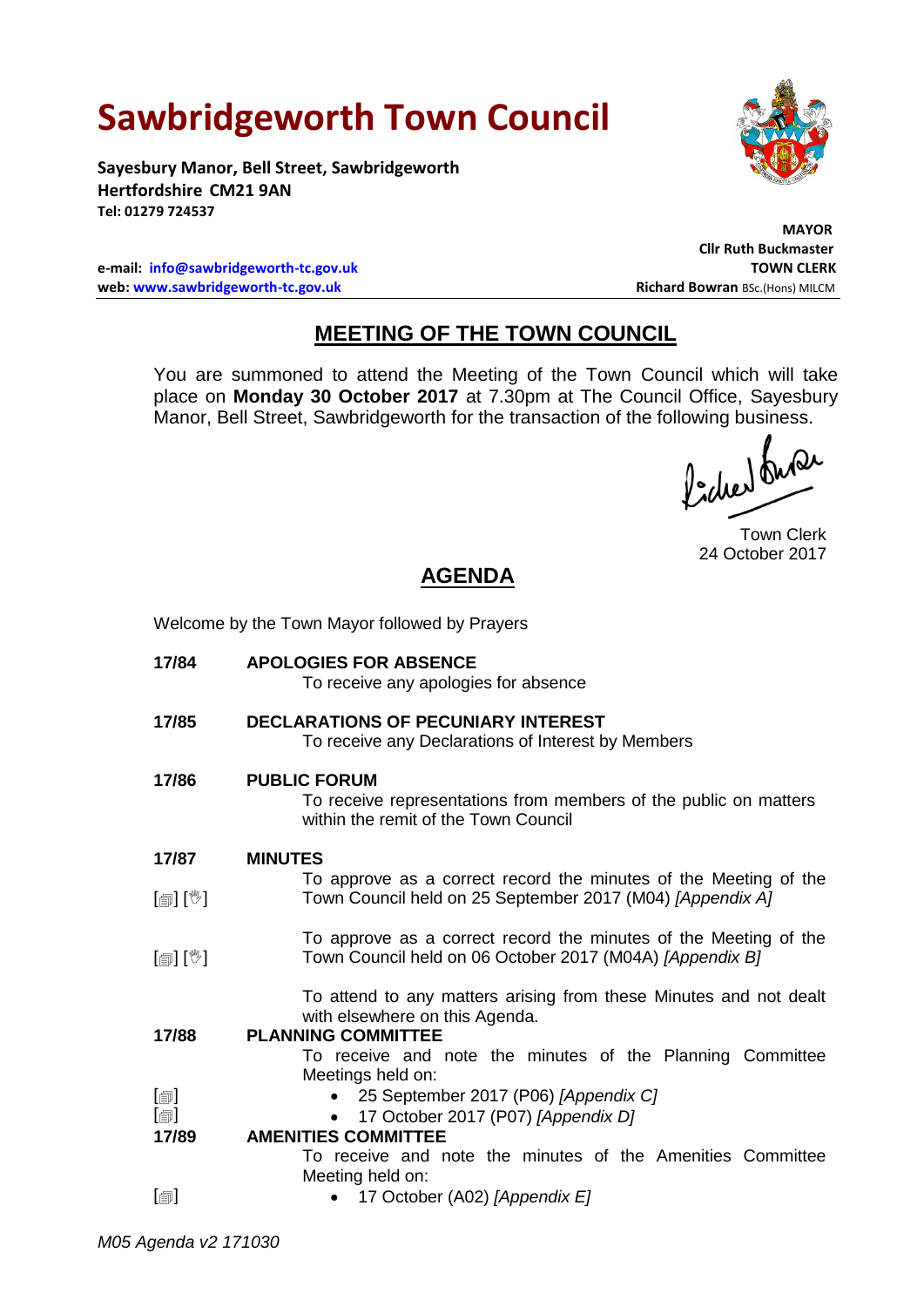| 17/90                     | <b>MAYOR'S CORRESPONDENCE/COMMUNICATIONS</b><br>To receive the Mayor's appointments and communications                                                                                                                                                                                          |
|---------------------------|-------------------------------------------------------------------------------------------------------------------------------------------------------------------------------------------------------------------------------------------------------------------------------------------------|
| 17/90A                    | <b>APPOINTMENTS TO SYPRC COMMITTEE</b><br>To resolve to approve appointments proposed at the AGM of SYPRC<br>on 24 October 2017. [Appendix H]                                                                                                                                                   |
| 17/91                     | <b>REPRESENTATIVES REPORTS</b><br>To receive representatives reports from:<br><b>County Councillor</b><br><b>District Councillors</b><br>$\bullet$<br><b>Hertfordshire Police</b><br>$\bullet$<br><b>Other Representatives</b><br>$\bullet$                                                     |
| 17/92                     | <b>TOWN CLERK'S REPORT</b>                                                                                                                                                                                                                                                                      |
| $[\blacksquare]$          | To receive and note the Town Clerk's report for the month to 24<br>October 2017 [Appendix F]                                                                                                                                                                                                    |
| 17/93<br>$[\blacksquare]$ | <b>TOWN PROJECT MANAGER'S REPORT</b><br>To receive and note the Town Project Manager's report for the month<br>to 24 October 2017 [Appendix G]                                                                                                                                                  |
| 17/94                     | <b>EAST HERTS DISTRICT PLAN</b><br>To report on any information received relating to the public<br>examination of the East Herts District Plan.                                                                                                                                                 |
|                           | To discuss the town council's response to any current topic open for<br>public examination                                                                                                                                                                                                      |
| 17/95                     | <b>SAWBRIDGEWORTH LIBRARY BUILDING</b><br>To resolve whether to apply for Grade 2 listing for the 1930's<br>building, the former Urban District Council Offices (now the Library)                                                                                                               |
| 17/96                     | <b>INVITATION TO POLICE AND CRIME COMMISSIONER</b><br>To report on the invitation to David Lloyd, the Police Crime<br>Commissioner to attend a meeting of councillors, especially in view<br>of the fact that he is seeking to amalgamate the administration of the<br>police and fire services |
| 17/97                     | <b>DEPOSIT &amp; CONSULTATION DOCUMENTS</b><br>To note receipt of any Documents for Noting and Consultation                                                                                                                                                                                     |
| 17/98                     | <b>FINANCIAL REPORT</b><br>To note the current Financial Report                                                                                                                                                                                                                                 |
| 17/99                     | <b>ACCOUNTS FOR PAYMENT</b><br>To note and approve accounts for payment                                                                                                                                                                                                                         |
| 17/100                    | <b>ITEMS FOR FUTURE AGENDAS</b><br>To consider any items for inclusion on future agendas.                                                                                                                                                                                                       |

#### **Members of the Public and the Press are cordially invited to attend all meetings of the Council and its Committees.**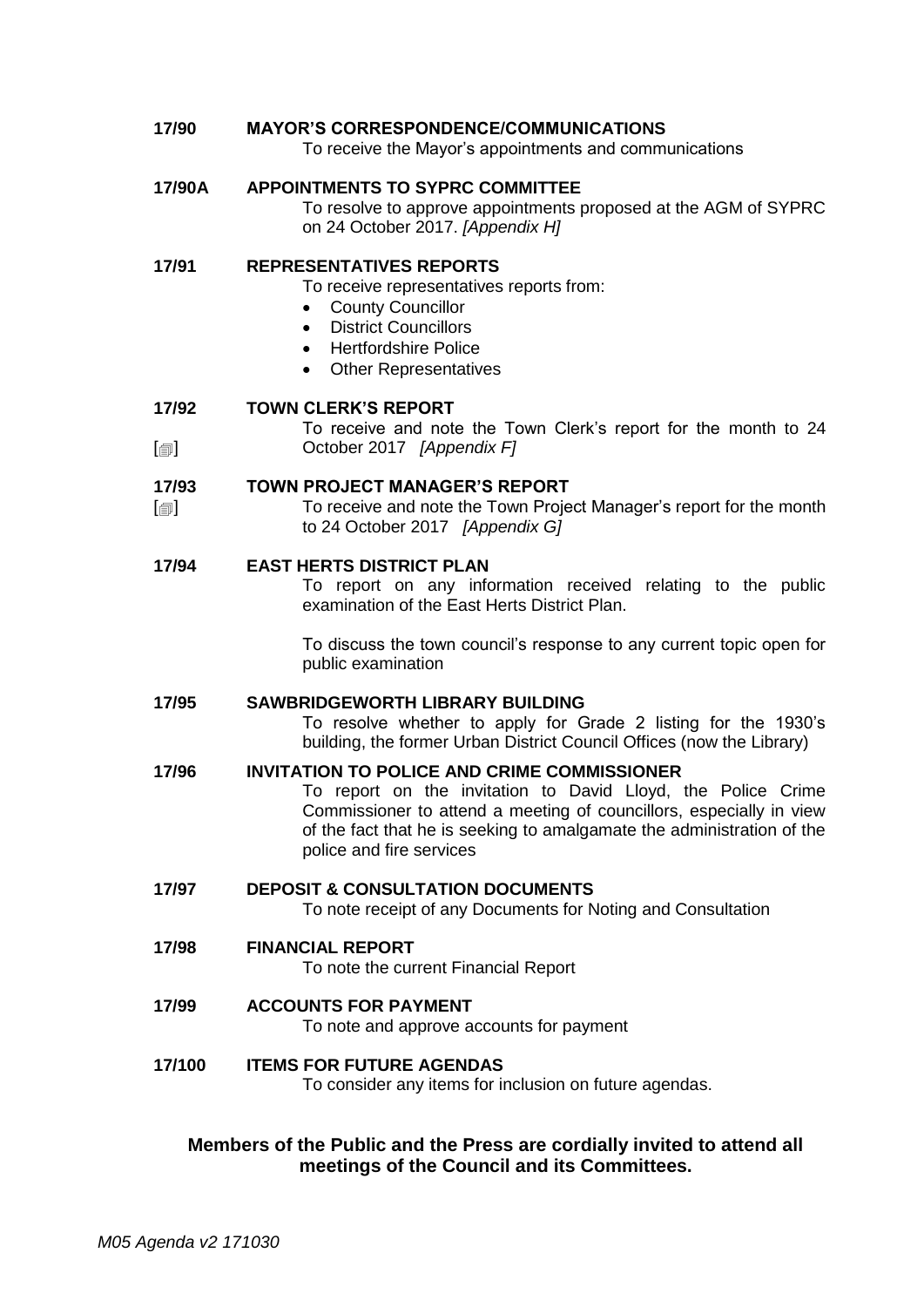# Sawbridgeworth Town Council

### Subject: **Clerk's Report October 2017**

Date: 24 October 2017

#### **CCTV**

- Review with contractor and quotations received for upgrade to and expansion of existing system.
- Retrieval of still and moving images for police witness statements

#### **Community Transport - [Sawbobus](http://www.sawbridgeworth-tc.gov.uk/town-information/town-council-services/sawbobus) and [Minibus Hire](http://www.sawbridgeworth-tc.gov.uk/town-information/town-council-services/minibus-hire)**

- Report in preparation to EHDC to discuss future development and funding
- Disposal of one minibus to Buntingford Community Transport Group.
- Acquisition of replacement minibus for hire fleet and Sawbobus back up

#### **District Plan**

 Registration with Inspector to provide written and personal evidence to Part 2 of the Examination in Public.

#### **External Matters**

- Attended Society of Local Council Clerks National Clerks Conference
- Meeting with newly appointed external auditors

#### **Footpaths**

- Investigation into ownership of path from Elmwood to river on-going
- Registered as a potential contractor for the provision of Rights of Way maintenance services.
- Re: the PPME event, preliminary discussions about co-operation with parishes of Gilston & Eastwick, High Wych and Hunsden.

#### **Projects**

- Bell Street Conveniences no further progress, waiting for proposal from EHDC
- Town Green; no further activity.
- Library relocation, HCC response to submissions focusses on mitigation.

#### **Police**

- Police and Crime Commissioner invited to attend a future meeting
- Consultation with CI McDonald and Insp Hunt on an initiative in Sawbridgeworth expanding on Operation STOMP.

#### **Staff**

- Viv Derrick appointed as part time Receptionist.
- Job Evaluation and new contracts of Employment still on-going. Version 4 of proposals contracts awaiting approval.

#### **War Memorial**

Meeting to be arranged with DAC to clarify requirements.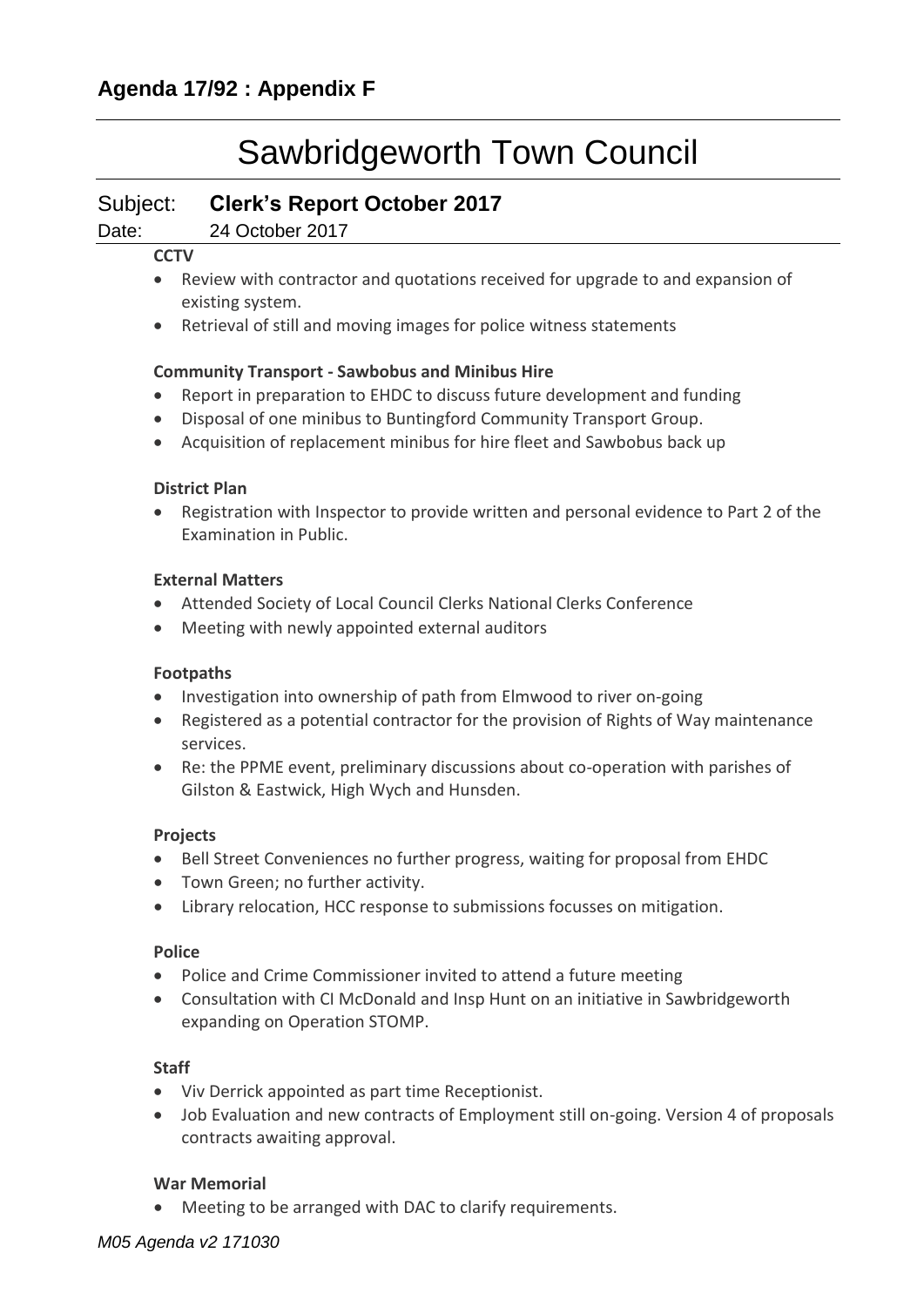# **Appendix G**

| To:      | All Members                                    |
|----------|------------------------------------------------|
| From:    | Joanne Sargant                                 |
| Subject: | <b>Town Project Manager's Report September</b> |
| Date:    | 24th October 2017                              |

**Christmas Lights Switch On –** This event is now fast approaching, there is little variation from previous years. For information the following is in place in preparation for the event. The event will be staffed, **could all councillors notify us if they will be attending the event as a marshall.** 

- $\checkmark$  Meeting with Police and Fire Service on Monday 30<sup>th</sup> October Logistics planning meeting. JLS & RGB
- $\checkmark$  Promotinal front and back page 'wrap' on CM21 magazine, November edition to be delivered to households.
- $\checkmark$  Banners prepared and ready for display from 1<sup>st</sup> November.
- $\checkmark$  FB & Website updates ongoing
- $\checkmark$  Liaison with other event venues Memorial Hall and Tudor House.
- $\checkmark$  Road Closure notification granted and received, notices displayed around town.
- $\checkmark$  First Aid Booked.
- $\checkmark$  Stalls Booked Community (outside) and Craft in Cricket Club.
- $\checkmark$  Oakridge Nursery sponsoring Christmas Trees for the event.
- $\checkmark$  Retailers & Businesses notified and participation promoted.
- $\checkmark$  Sound & Lighting run though on Satruday 28<sup>th</sup> October 2017.
- $\checkmark$  Stage performers booked.
- $\checkmark$  MC for stage booked.
- $\checkmark$  Risk Assessment ongoing to event date, in progress.

**Bakers Walk School Council Project** – Update to the project: Following a meeting with Sarah Hersantwood, Manager of the Dulux Shop in the town she has agreed to sponsor the project by supplying paint, brushes and assorted tools to enable the Tesco Community Group to give the area a facelift in the Spring in advance of the final artwork being placed. A very big thank you for their support.

**WW1 Commemoration Group - I**t has been decided that the showing of the film Testament of Youth and a debate that was scheduled to take place in November will be postponed to 2018 (date yet to be decided). The main activity of the group will be the production of a book commemorating the work of the group over the four year period and town specific information that will provide a lasting legacy for this project. This is a huge undertaking and presently is still at the grant application process with the Heritage Lottery Fund.

#### **Update on Research Projects:**

- Markets and Economic Vibrancy of the town Ongoing discussed at Amenities Meeting 16-10-17 (please refer to the minutes for action points)
- Walking buses: Re The Travel Challenge ~ Research in progress

#### **Other Current Activities / Projects:**

• Remembrance Day arrangements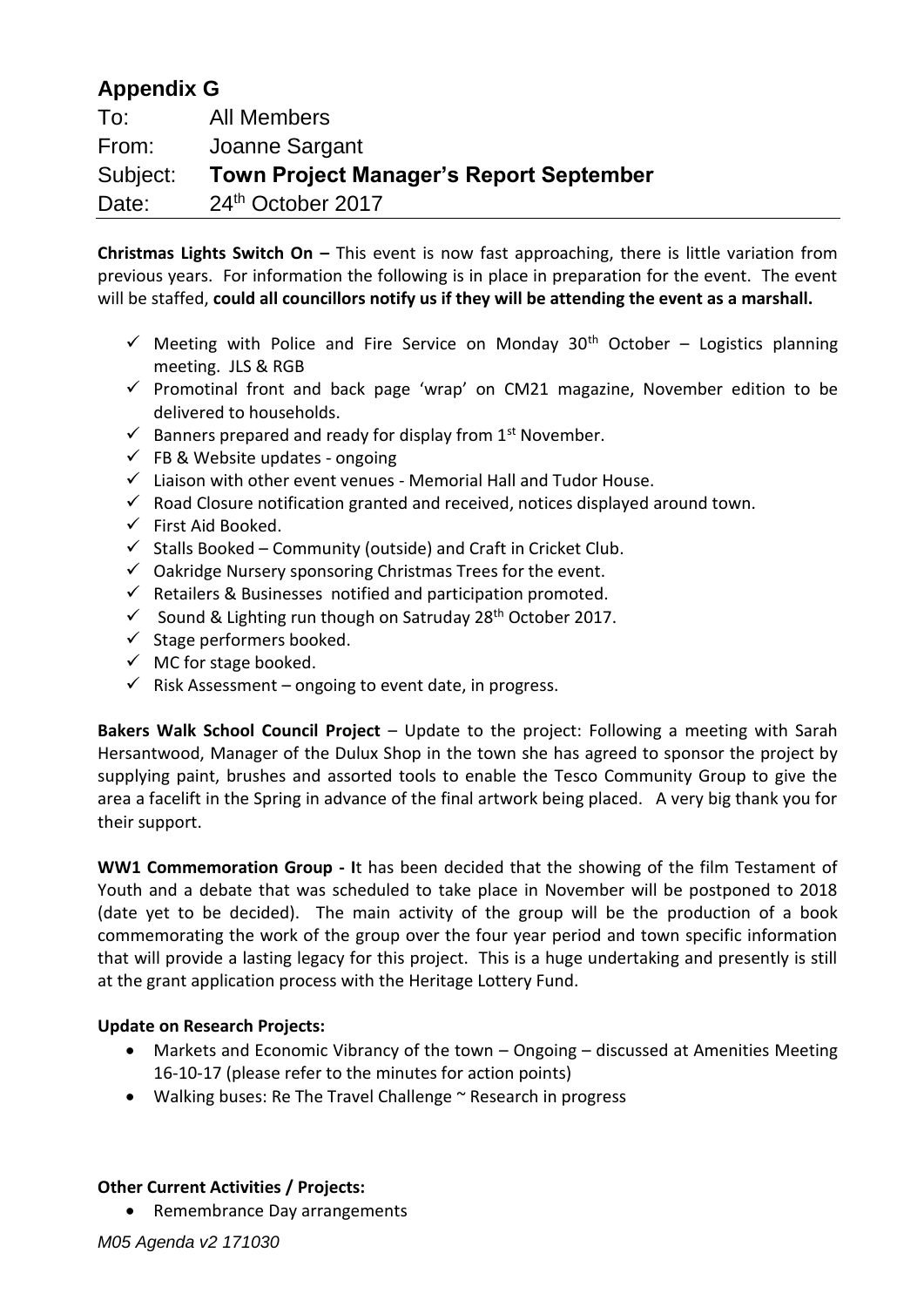- Lights of Love
- Christmas Lights Switch On

### *Future Dates for the diary*

Saturday  $11<sup>th</sup>$  November – Nostlagia Day, Airfield and Memorial Hall Sunday 12<sup>th</sup> November – Remembrance Day Saturday 18<sup>th</sup> November - Isabel Hospice Lights of Love Saturday 25<sup>th</sup> November – Christmas Lights Switch On Event Saturday 28th April 2018 – Civic Dinner Sunday  $1^{st}$  July 2018 – Fun on the Field

# **Supplementary Agenda 17/90A : Appendix H**

# Sawbridgeworth Town Council

### Subject: **SYPRC Appointments**

Date: 25 October 2017

At the AGM of the SYPRC last evening (24 October 2017) the following proposals were made for membership of the committee for 2017/18.

These proposals are subject to ratification by the Town Council, as managing trustees of the charity.

- Chair Cllr Ruth Buckmaster [Prop. Cllr Alder; Secd. Cllr Royle]
- Deputy Chair Cllr Angela Alder [Prop. Cllr R Buckmaster; Secd. J Sargant]
- Hon. Secretary Cllr David Royle [Prop Cllr Alder; Secd Cllr R Buckmaster]
- Hon. Treasurer Joanne Sargant [Prop Cllr Alder; Secd Cllr R Buckmaster]
- Town Council appointment to Committee: Cllr Sotirios Adamopoulos
- Other appointments to Committee: Ron Alder; Steve Day; Gill Hawkins; Harriet *(surname t.b.a.);*  Cllr Annelise Furnace